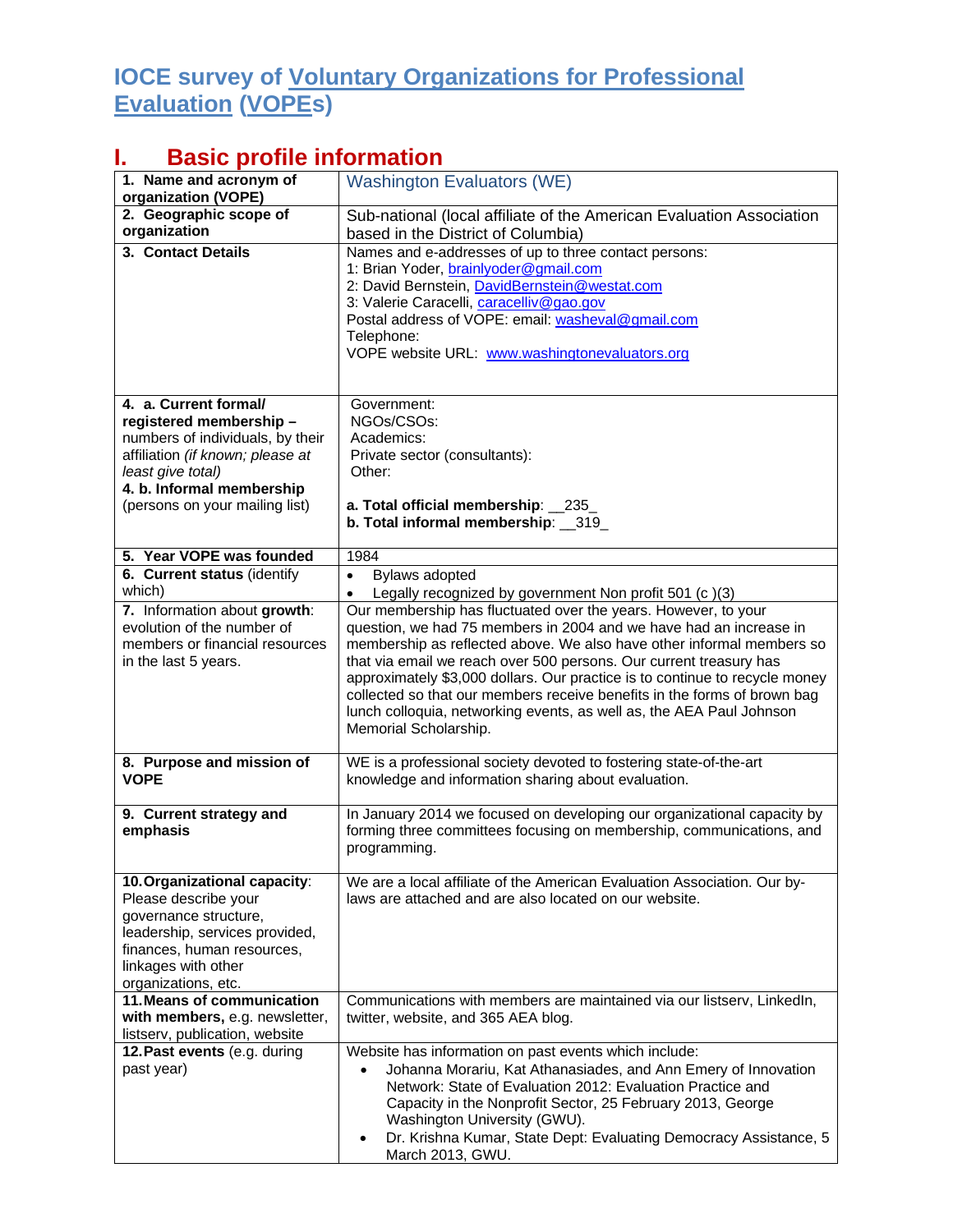|                                                                                                                                                               | Brian Yoder and Clare Strawn: How to Evaluate Communities of<br>$\bullet$<br>Practice. Happy Hour at Marriott Wardman Park Hotel. 15 March<br>2013, Marriott Wardman Park Hotel.<br>Dr. Kathy Newcomer, George Washington University: A Holistic and<br>$\bullet$<br>Systemic Approach to Performance Measurement and Evaluation, 9<br>May 2013, GWU.<br>Dr. Andrew Blum (U.S. Institute of Peace): Change for Evaluation's<br>$\bullet$<br>Sake: Lessons in Organizational Development from the United<br>States Institute of Peace, 29 May 2013, GWU.<br>Multiple Speakers: Speed Networking and Happy Hour: Bringing<br>$\bullet$<br>together performance measurement and evaluation to inform<br>decision-making, 11 June 2013, Newseum Residences.<br>Dr. Tom Cook: Random Assignment: Yet another, but this time more<br>$\bullet$<br>empirically based, assessment of how superior it is for describing<br>causal connections, 14 June 2013, GWU.<br>Dr. Doug Marlowe, Pretrial Services Agency: Enhancing<br>$\bullet$<br>Performance Measurement and Evaluation in Treatment and<br>Criminal Justice, 9 July 2013, GWU.<br>George Wilson, USAID: Monitoring Progress, Evaluating Programs,<br>$\bullet$                                                                                                                                                                                                                                                                        |
|---------------------------------------------------------------------------------------------------------------------------------------------------------------|-----------------------------------------------------------------------------------------------------------------------------------------------------------------------------------------------------------------------------------------------------------------------------------------------------------------------------------------------------------------------------------------------------------------------------------------------------------------------------------------------------------------------------------------------------------------------------------------------------------------------------------------------------------------------------------------------------------------------------------------------------------------------------------------------------------------------------------------------------------------------------------------------------------------------------------------------------------------------------------------------------------------------------------------------------------------------------------------------------------------------------------------------------------------------------------------------------------------------------------------------------------------------------------------------------------------------------------------------------------------------------------------------------------------------------------------------------------------------------------------|
| 13. Forthcoming key events/<br>conferences - dates, location<br>14. Name and e-address of<br>person submitting this<br>information<br>15. Date of this update | and Using Information in Complex, High-Threat Environments:<br>USAID's Office of Transition Initiatives, 9 July 2013, GWU<br>Dr. Stephanie Shipman and Dr. Valerie Caracelli (GAO) and Dr.<br>٠<br>Richard Lucas (USDA): Facilitating Agencies' Use of Evaluations,<br>28 August 2013, GWU<br>Dr. Melanie Hwalek: Evaluation Live! Engaging the Evaluation<br>$\bullet$<br>Experience, 12 September 2013, GWU<br>GAO Strategic Issues panel: B. Licht, M. Bulman, L. Craig, J.<br>$\bullet$<br>Latimer, A. Miles, D. Ramsey, and D. Webb.: 20 Years of GPRA:<br>Can the 2010 Modernization Act Further Instill a Performance<br>Culture in the Federal Government? 18 September 2013, GWU<br>Dr. Michael Bamberger. Evaluating Complex Development<br>٠<br>Programs: Challenges and Promising Approaches, 21 Oct. 2013,<br><b>GWU</b><br>Holiday Party, Bistro Bistro Restaurant. December 2013.<br>٠<br>Heather Britt and Melissa Patsalides, USAID. Complexity-Aware<br>$\bullet$<br>Monitoring: Briefing on USAID's New Discussion Note. 25 Feb.<br>2014, GWU.<br>Dr. Bruce Hemmer, State Dept. Evaluation of Conflict Interventions:<br>$\bullet$<br>Challenges and Solutions. 8 May 2014. GWU.<br>Matt Von Hendy will present "10 High Quality, Open Access/Low Cost<br>Research Resources for Evaluators," George Washington University,<br>Marvin Center,<br>room 310, May 29th<br>Valerie J. Caracelli<br>2727 29th St. N.W. Apt. 512<br>Washington, D.C. 20008<br>May 28, 2014 |

## **II. Experience with Evaluation Capacity Building**

| 1. Background: Please provide       | 1.1 Mike Hendricks founded the organization 30 years ago.              |
|-------------------------------------|------------------------------------------------------------------------|
| a brief history of the formation of |                                                                        |
| this organization (VOPE).           | 1.2 President, Vice President, Past President, Treasurer, Membership   |
| 1.1 Who were/are the key            | Chair, Communications Chair, Program Chair.                            |
| players?                            |                                                                        |
| 1.2 How many members do you         | 1.3 Washington Evaluators hosts monthly brown bag lunch sessions at    |
| have on your governing board/       | George Washington University. Sessions are usually attended a cross-   |
| committee?                          | section of our membership. WE's membership draws from the large,       |
|                                     | ubiquitous presence of the U.S. Federal government in the DC area, but |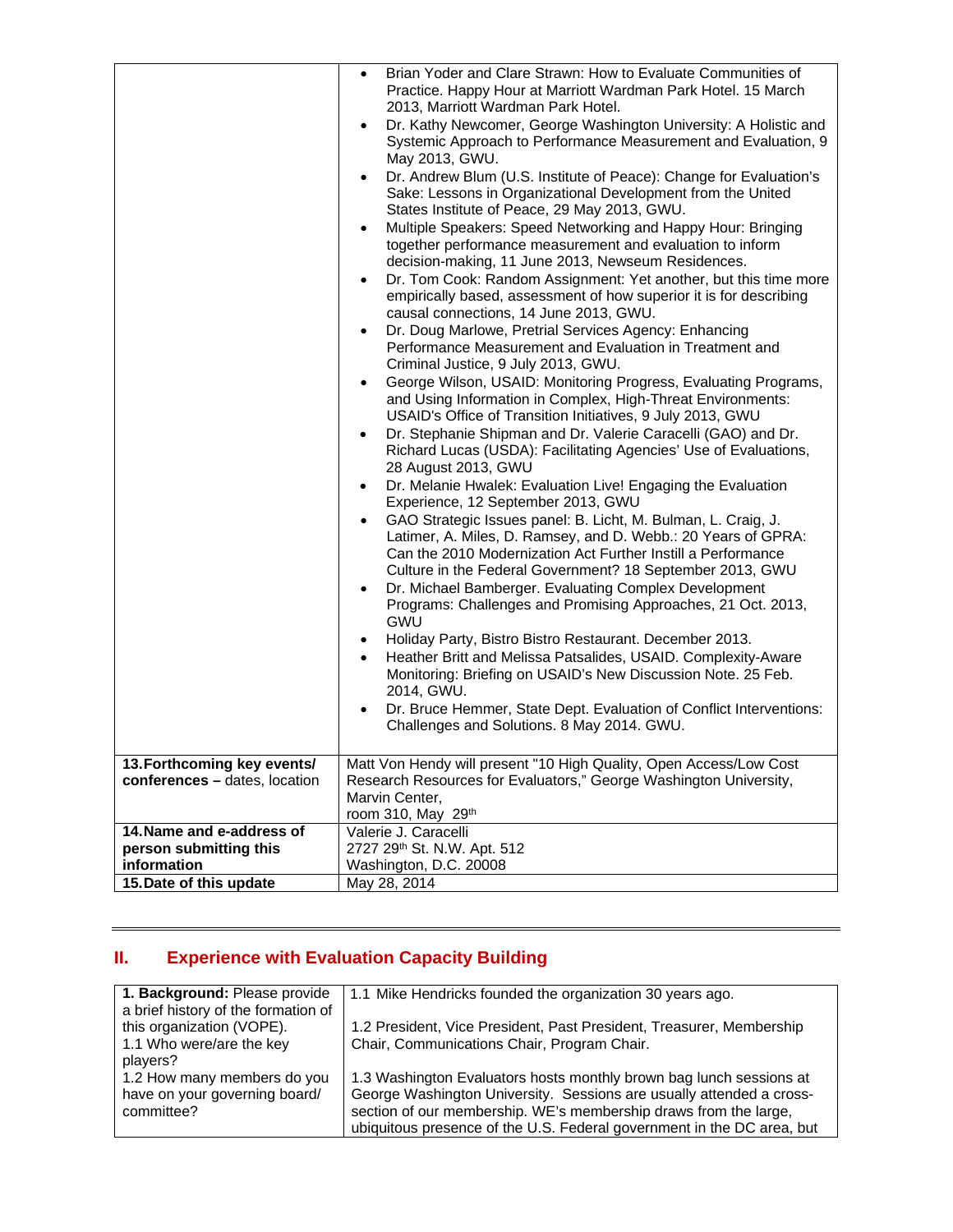| 1.3 What are the main existing<br>strengths that your VOPE is                                                                                                                              | also from state and local governments, nonprofits, academia, consulting<br>firms and independent consultants, and the private sector.                                                                                                                                                                                                                                                                                                                                                                                                                                                                                                                  |
|--------------------------------------------------------------------------------------------------------------------------------------------------------------------------------------------|--------------------------------------------------------------------------------------------------------------------------------------------------------------------------------------------------------------------------------------------------------------------------------------------------------------------------------------------------------------------------------------------------------------------------------------------------------------------------------------------------------------------------------------------------------------------------------------------------------------------------------------------------------|
| trying to capitalize on?<br>1.4 What are the main<br>challenges that your VOPE is<br>trying to address?                                                                                    | 1.4 Washington Evaluators (WE) is currently trying to expand<br>programming in ways that provide added value to WE members and<br>promotes evaluation in the D.C. metro area, for example, providing skills<br>training and supporting additional social activities.                                                                                                                                                                                                                                                                                                                                                                                   |
| 2. Organizational motivation:<br>What were/are the driving forces<br>of the VOPE and its historical<br>development?                                                                        | Washington Evaluators was originally created as an organization that<br>gave persons working in and/or interested in evaluation in the<br>Washington, D.C. area an opportunity to get together to network and<br>learn from each other. This original motivation drives the organization<br>today.                                                                                                                                                                                                                                                                                                                                                     |
| 3. Evaluation Capacity<br>Building <sup>1</sup> : What has your VOPE<br>done to promote evaluation<br>(M&E) capacity?                                                                      | Last fall (October 2013), WE collaborated with AEA's Evaluation Policy<br>Task Force (EPTF) in an initiative called Evaluators Visit Capitol Hill. WE<br>organized AEA members from across the country to visit the office of their<br>congressperson when in D.C. for the AEA conference and EPTF provided<br>materials to AEA members to drop off at their congressperson's office.<br>The goals of the initiative were to 1) make staffers in congressional<br>offices more aware of program evaluation and AEA, 2) give AEA<br>members the opportunity to meet with and speak about evaluation with a<br>staffer in their congressperson's office. |
| 4. Context / target entities:<br>More specifically, who are the<br>persons or institutions your<br>organization seeks to influence<br>(to strengthen evaluation<br>capacity)? For example: | 4.1 Washington Evaluators primarily addresses quality of evaluations<br>through brown bag lunch colloquia given by those with expertise in the<br>topic addressed. WE has not engaged in training to develop technical<br>capacities but it is a topic the Board is exploring, e.g., developing<br>webinars and other types of training.                                                                                                                                                                                                                                                                                                               |
| 4.1 Technical capacities to<br>supply quality evaluations,<br>partnering with experts, local<br>universities or others to<br>provide training for<br>members, etc.;                        | 4.2 WE recently restructured the board to include three committees that<br>do much of the work – committees include: 1) membership committee, 2)<br>program committee, and 3) communications committee. The board<br>focuses on strategic direction of the organization and the committees<br>report monthly to the board on their activities.                                                                                                                                                                                                                                                                                                         |
| 4.2 Strengthening VOPE<br>organizational capacity<br>itself;                                                                                                                               | 4.3 The monthly brownbag sessions are open not only to members but<br>also to others, we advertise sessions through the Federal Evaluators'<br>listserv and other communities of practice.                                                                                                                                                                                                                                                                                                                                                                                                                                                             |
| 4.3 Enhancing the enabling<br>environment for evaluation,<br>including strengthening the<br>demand for and use of<br>evaluations by policy<br>makers:                                      | 4.4 WE's Evaluators Visit Capitol Hill initiative constitutes a direct<br>outreach to congressional staff to inform them about evaluation and to<br>avail them of information about the American Evaluation Association and<br>its Evaluation Policy Task Force.                                                                                                                                                                                                                                                                                                                                                                                       |
| 4.4 Influencing governmental<br>policies related to<br>evaluation, evaluation<br>designs and implementation<br>of M&E systems, etc.                                                        |                                                                                                                                                                                                                                                                                                                                                                                                                                                                                                                                                                                                                                                        |
| 5. Public accountability: Is                                                                                                                                                               | WE traditionally has not taken on public accountability efforts. WE has                                                                                                                                                                                                                                                                                                                                                                                                                                                                                                                                                                                |
| your VOPE helping to                                                                                                                                                                       | many members who work for the federal government and overtly                                                                                                                                                                                                                                                                                                                                                                                                                                                                                                                                                                                           |
| strengthen oversight and<br>transparency of government                                                                                                                                     | advocating for oversight and transparency of government programs could<br>create a potential conflict of interest. But, WE's programming does                                                                                                                                                                                                                                                                                                                                                                                                                                                                                                          |
| programs? If so, in what ways?                                                                                                                                                             | promote evaluation and therefore public accountability through                                                                                                                                                                                                                                                                                                                                                                                                                                                                                                                                                                                         |
| Can you share any success                                                                                                                                                                  | educational awareness raising (i.e. through brownbag sessions on                                                                                                                                                                                                                                                                                                                                                                                                                                                                                                                                                                                       |
| stories of evaluators or others                                                                                                                                                            | government evaluations).                                                                                                                                                                                                                                                                                                                                                                                                                                                                                                                                                                                                                               |
| promoting public accountability?<br>6. More specifically, what are                                                                                                                         | WE raises awareness of evaluation issues, methods, and best practices                                                                                                                                                                                                                                                                                                                                                                                                                                                                                                                                                                                  |
| some of the key themes for                                                                                                                                                                 | through monthly brown bag sessions.                                                                                                                                                                                                                                                                                                                                                                                                                                                                                                                                                                                                                    |
| which you advocate? For                                                                                                                                                                    |                                                                                                                                                                                                                                                                                                                                                                                                                                                                                                                                                                                                                                                        |
| example, are you promoting                                                                                                                                                                 |                                                                                                                                                                                                                                                                                                                                                                                                                                                                                                                                                                                                                                                        |

<sup>1</sup> By evaluation capacity we refer to the capacity of individuals to produce credible and useful evaluations (supply side), but also to institutional capacities to call for and utilize evaluations (demand side).

 $\overline{a}$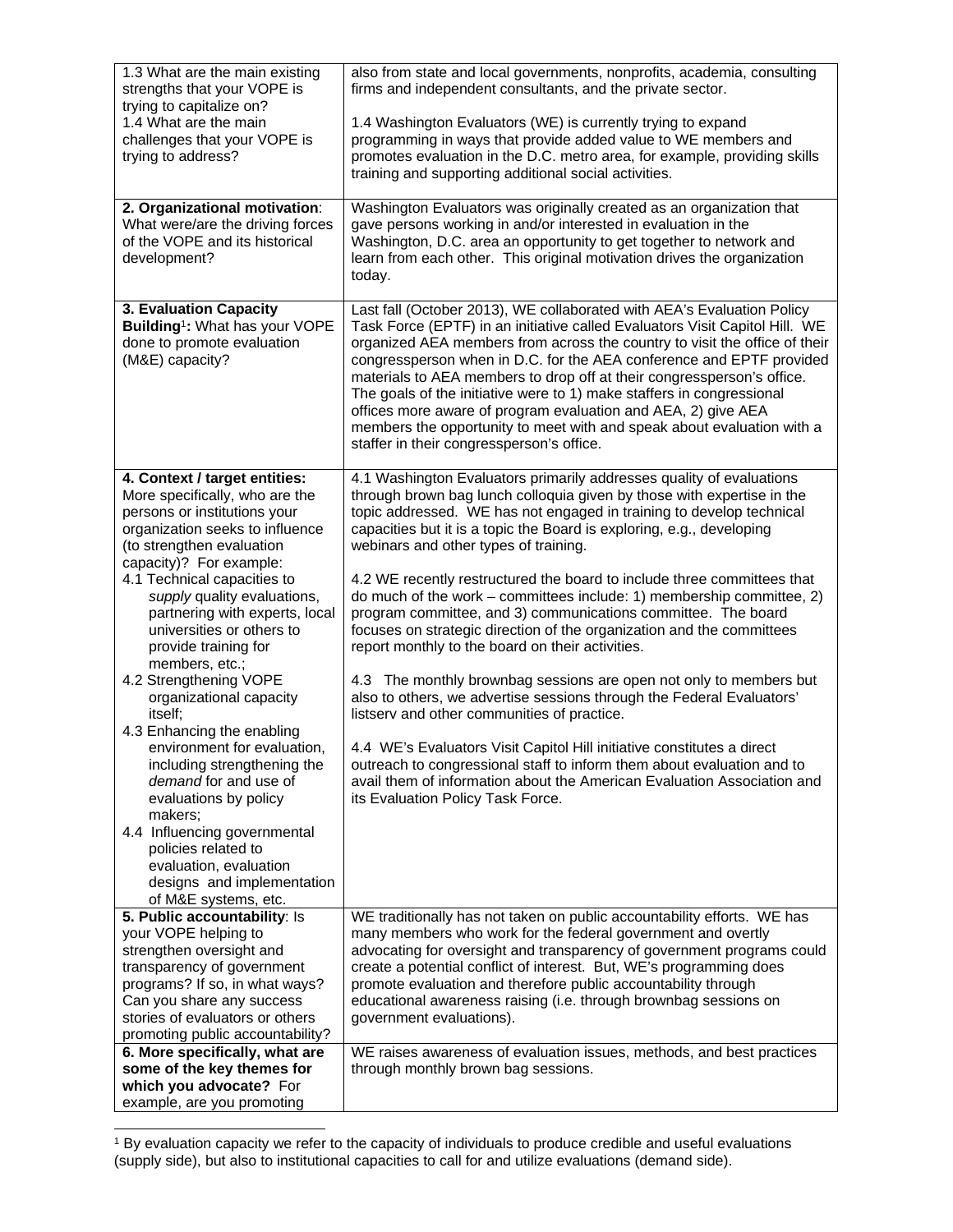| issues related to cultural                                        |                                                                                                                                            |
|-------------------------------------------------------------------|--------------------------------------------------------------------------------------------------------------------------------------------|
| sensitivity, equity, social justice,                              |                                                                                                                                            |
| empowerment, transformation,                                      |                                                                                                                                            |
| gender, environment, poverty?<br>If so, please describe or attach |                                                                                                                                            |
| relevant documents.                                               |                                                                                                                                            |
| 7. Methods: Experiences in                                        | WE organizes monthly brownbag sessions on a variety of topics, which                                                                       |
| strengthening skills of individual                                | include skills, international evaluations and speakers as noted in Part I.                                                                 |
| members, by (for example):                                        |                                                                                                                                            |
| • organizing workshops led by                                     |                                                                                                                                            |
| local experts;                                                    |                                                                                                                                            |
| • organizing webinars with<br>international speakers;             |                                                                                                                                            |
| • designing and delivering e-                                     |                                                                                                                                            |
| learning programmes;                                              |                                                                                                                                            |
| administering mentoring                                           |                                                                                                                                            |
| programmes; etc.                                                  |                                                                                                                                            |
| 8. Standards: Has your VOPE                                       | WE adheres to the same ethical principles as the American Evaluation                                                                       |
| developed professional                                            | Association and follows the Program Evaluation Standards developed by                                                                      |
| standards/ethical codes/                                          | the Joint Committee on standards for educational evaluation.                                                                               |
| competencies (or adheres to<br>those developed by others)? If     |                                                                                                                                            |
| so, please provide                                                |                                                                                                                                            |
| documentation.                                                    |                                                                                                                                            |
| 9. Job opportunities: Do you                                      | As appropriate, job postings are sent to WE, WE forwards the postings to                                                                   |
| share employment/ consultancy                                     | its membership. WE does not keep a database of job postings.                                                                               |
| opportunities with evaluators on                                  |                                                                                                                                            |
| your database?<br>10. Progress and results:                       | WE should be considered a mature VOPE. WE has been in existence for                                                                        |
| What progress has been                                            | 30 years. The activities it engages in are largely due to demand by                                                                        |
| achieved so far in any of the                                     | members. It's hard to track WE's progress; however, a survey of                                                                            |
| above or other domains? What                                      | membership done two years ago shows that WE maintains what it does                                                                         |
| are expected and unexpected                                       | best and what its members want (job postings, communications, such as                                                                      |
| results achieved?                                                 | LinkedIn, Twitter, AEA 365, brown bags, and happy hour networking                                                                          |
|                                                                   | events). WE, as a volunteer organization, has recently expanded<br>opportunities for member participation by setting up three committees-- |
|                                                                   | program, membership, and communications. These committees focus                                                                            |
|                                                                   | activities under the committee rubric and report to the WE Board. WE                                                                       |
|                                                                   | members have opportunities to work on committees on a variety of                                                                           |
|                                                                   | activities. Our goals are to expand volunteer opportunities for WE                                                                         |
|                                                                   | members, increase WE's programming, increase membership, and to                                                                            |
| 11. Lessons learned:                                              | better serve members' needs.                                                                                                               |
| Recommendations/ tips to                                          |                                                                                                                                            |
| others for good practices on how                                  | As a VOPE or Community of Practice we try to address member needs.                                                                         |
| to organize and sustain VOPEs                                     | These needs vary over time but need to be taken into account. Also, the                                                                    |
| like yours.                                                       | context continually changes and so we are engaged in an ongoing and                                                                        |
|                                                                   | continual learning process. The Washington Evaluators is just one of                                                                       |
|                                                                   | several evaluation communities in the area. Each organization,<br>Washington Evaluators, the Baltimore Evaluators, and the Eastern         |
|                                                                   | Evaluation Research Society (EERS) has its own niche and fills its niche                                                                   |
|                                                                   | well. WE is known for monthly brownbag sessions, Baltimore Evaluators                                                                      |
|                                                                   | is known for periodic professional networking Happy Hours, and (EERS)                                                                      |
|                                                                   | is known for its annual conference. Each organization has very different                                                                   |
|                                                                   | activities that they are best known for; they do their activities well, and the                                                            |
|                                                                   | activities are member-driven. The VOPEs are unique to their<br>circumstances rather than looking exactly alike.                            |
|                                                                   |                                                                                                                                            |
| 12. Next steps: What does your                                    | Increase volunteer opportunities for members, increase programming                                                                         |
| organization plan to do next?                                     | provided, and increase membership.                                                                                                         |
| 13. Willing to share with other                                   | We are willing to undertake efforts to share experiences with VOPEs in                                                                     |
| VOPEs? For example, would                                         | other countries, guided by selected WE members and subject to WE                                                                           |
| you be interested in forming<br>peer-to-peer partnerships with    | Board approval.                                                                                                                            |
| one or more other VOPEs to                                        |                                                                                                                                            |